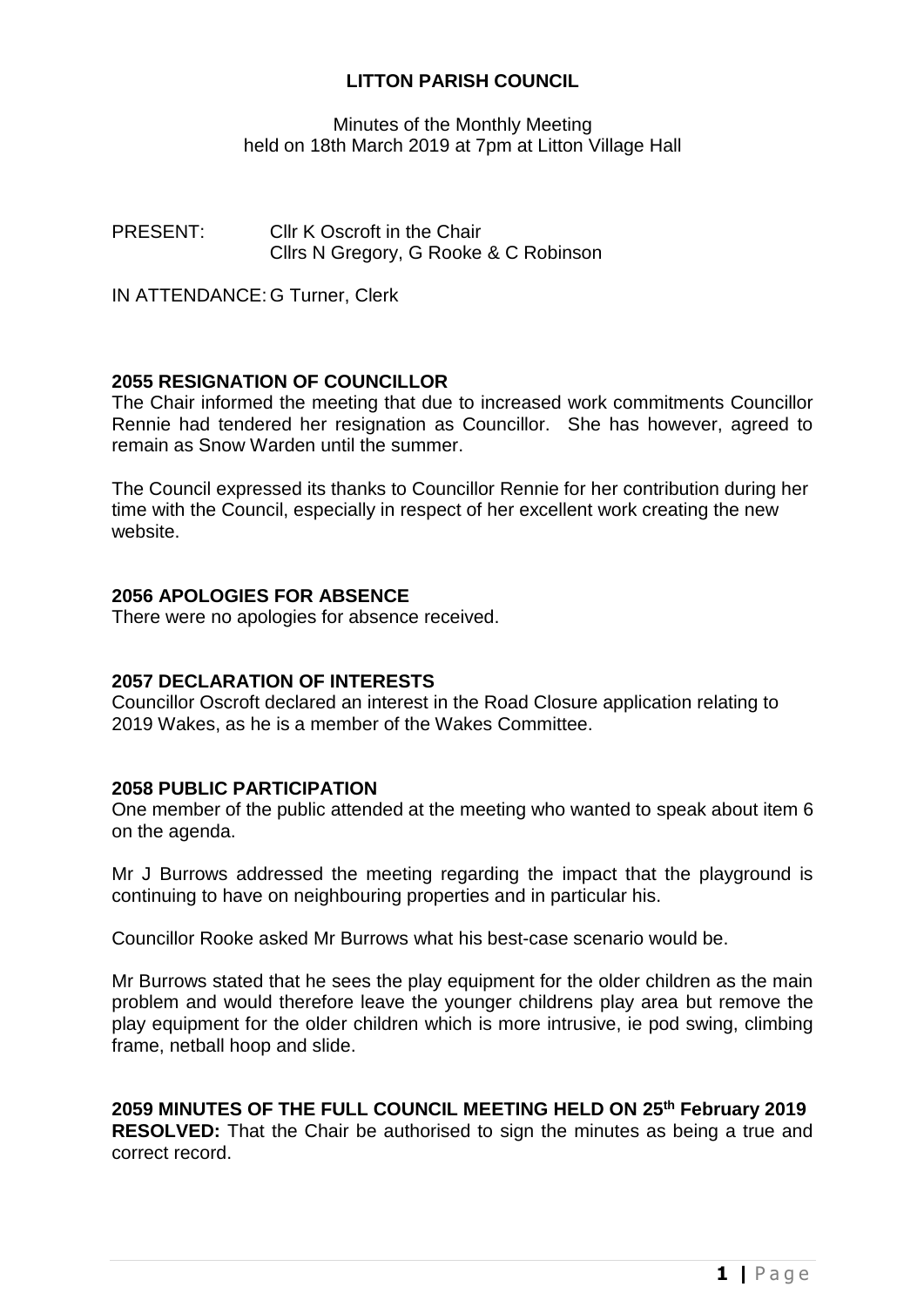# **2060 ACTIONS FROM THE LAST MEETING**

#### **-1947 Sunnybank Land Swap**

**RESOLVED:** To chase solicitors for clarity on which sections of the playground are Registered Village Green.

#### **-1981 HGVs using Litton as a short cut to the A6**

It was noted that the Council has yet to hear from the Highways Agency regarding the monitoring it was going to undertake.

**RESOLVED:** To chase DCC again for a timescale for when the monitoring will be completed.

## **-1989 Repairs to the stocks on the village green in front of the Red Lion**.

**RESOLVED:** To defer this item to April Agenda.

### **-1994 PLAYGROUND/MEMORIAL PLAYING FIELD DEVELOPMENT**

Councillor Gregory informed members that James Warriner has ordered the goal posts for the Memorial Playing Field.

Councillor Oscroft stated that the Council has received a £200 cheque from Friends of Litton Village towards the cost of the goal posts.

**IT WAS RESOLVED:** That Councillor Robinson will post an update on the Parish Council's Facebook page, to include a thank you to James Warriner for his work organising the fabrication and installation of the goal posts and Friends of Litton Village for their donation.

#### **-2022 Speeding in Litton**

The Clerk informed the meeting that the Editor of the Village Voice had agreed to put the Council's request for volunteers to be trained on the use of speed cameras in the next issue.

**IT WAS RESOLVED:** To appeal for volunteers at the Annual Parish Meeting.

### **-2035 ADOPTED FLOWER TUBS IN LITTON**

Councillor Gregory informed members that there are currently 2 flower tubs in Litton which are unadopted.

**IT WAS RESOLVED:** To make an appeal at the Annual Parish Meeting for residents to come forward to adopt the last 2 flower tubs in Litton.

### **-2051 REPAIRS TO PLAYGROUND WALL**

It was noted that Mr Marsden of Foolow Building Services Ltd was unable to rebuild the wall at the playground until May.

**IT WAS RESOLVED:** That the Council would still like Mr Marsden to under take the work and that Councillor Rooke will contact him to get a start date for the work.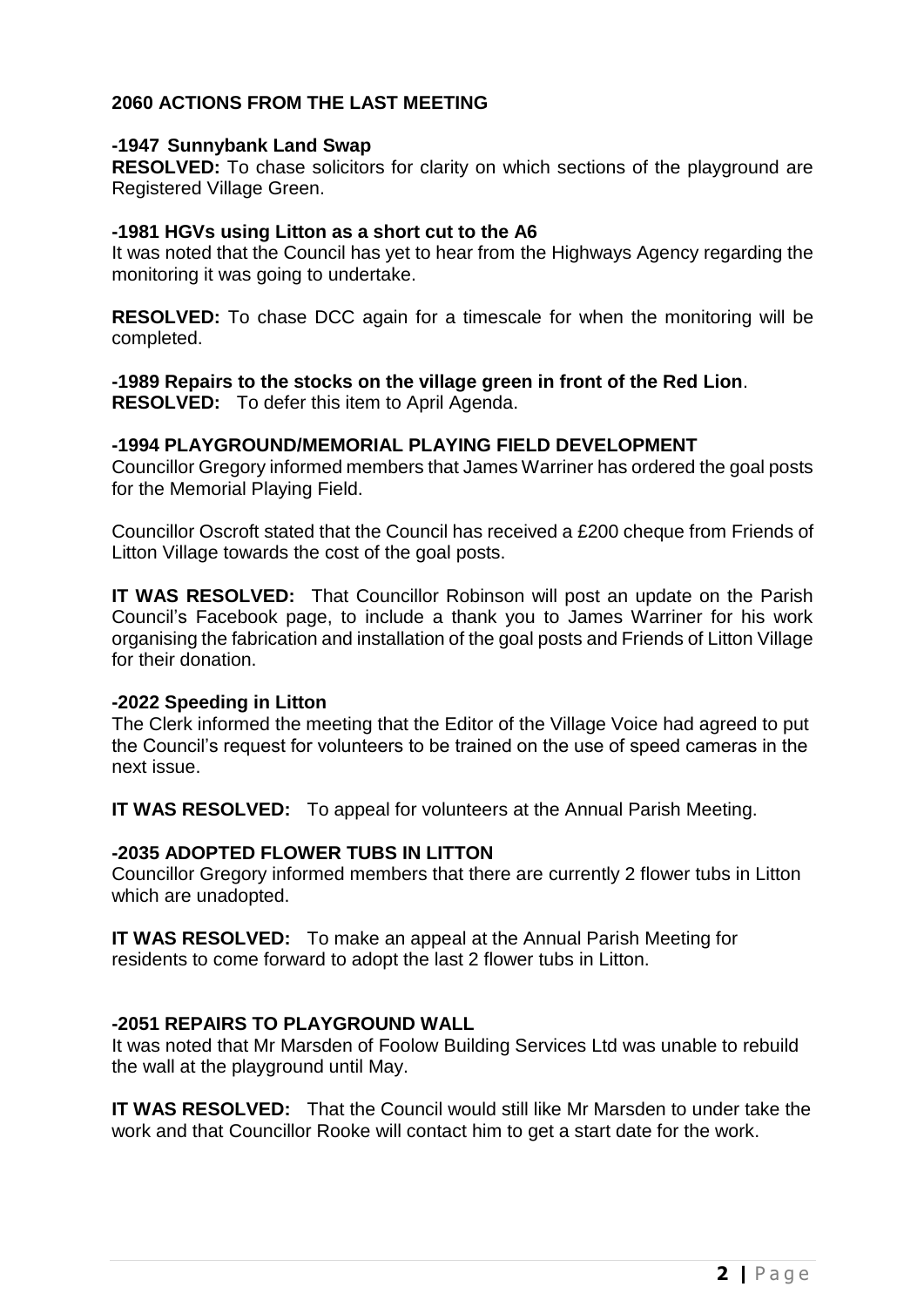### **-2052 MAY ELECTIONS**

Councillors briefly went through the application process to gain clarity on any sections that were not clear.

#### **2061 PLAYGROUND NUISANCE COMPLAINT**

The Chair stated that he and Councillors Gregory and Robinson had attended a meeting with Mr Burrows on 12<sup>th</sup> March and viewed the playground from his property.

Following further discussion, it was:

**RESOLVED:** That Councillor Gregory will check with those involved in the original project whether the Lottery imposed a minimum time restriction for when the equipment can be removed or moved.

**IT WAS ALSO RESOLVED:** To gauge opinion from residents at the Annual Parish Meeting as to possible solutions to mitigate the noise disturbance to neighbouring properties at the playground.

### **2062 HANDY PERSON'S QUARTERLY REPORT**

The handy person's report for the 3 months ending 31<sup>st</sup> March 2019 was circulated to members.

It was noted that the water butt plinth at the Cemetery, which was identified as requiring fixing has now been fabricated and installed with an offset added to the down pipe from the gutter to improve flow into the container. However, the handy person feels that the other water butt would also benefit from a new plinth too.

**IT WAS RESOLVED:** that the handy person will be instructed to complete the repairs to the plinth of the water butt at an estimated cost of £80.

The handy person also offered her services to prepare an application for an Action Grant from Derbyshire County Council for the new planting at Litton Mill and the Garden of Remembrance.

**IT WAS RESOLVED:** To accept the handy person's offer to prepare the applications for approval by Councillors Gregory and Rooke prior to submission.

**IT WAS ALSO RESOLVED:** That the handy person's contract will be rolled over to 2019/20 and that she should be invited to the Council's April meeting to discuss the Council's requirements for 2019/20 and other aspects raised by the handy person.

### **2063 ANNUAL PARISH MEETING**

**IT WAS RESOLVED:** To defer the Annual Parish meeting to Monday 20<sup>th</sup> May 6pm to 7pm.

### **2064 DALC SUBSCRIPTION LEVEL**

**IT WAS AGREED:** That as the Council has a number of Councillor vacancies and any new Councillors will require training, the Council will once again pay the DALC subscription that includes Group 1 training for 2019/20.